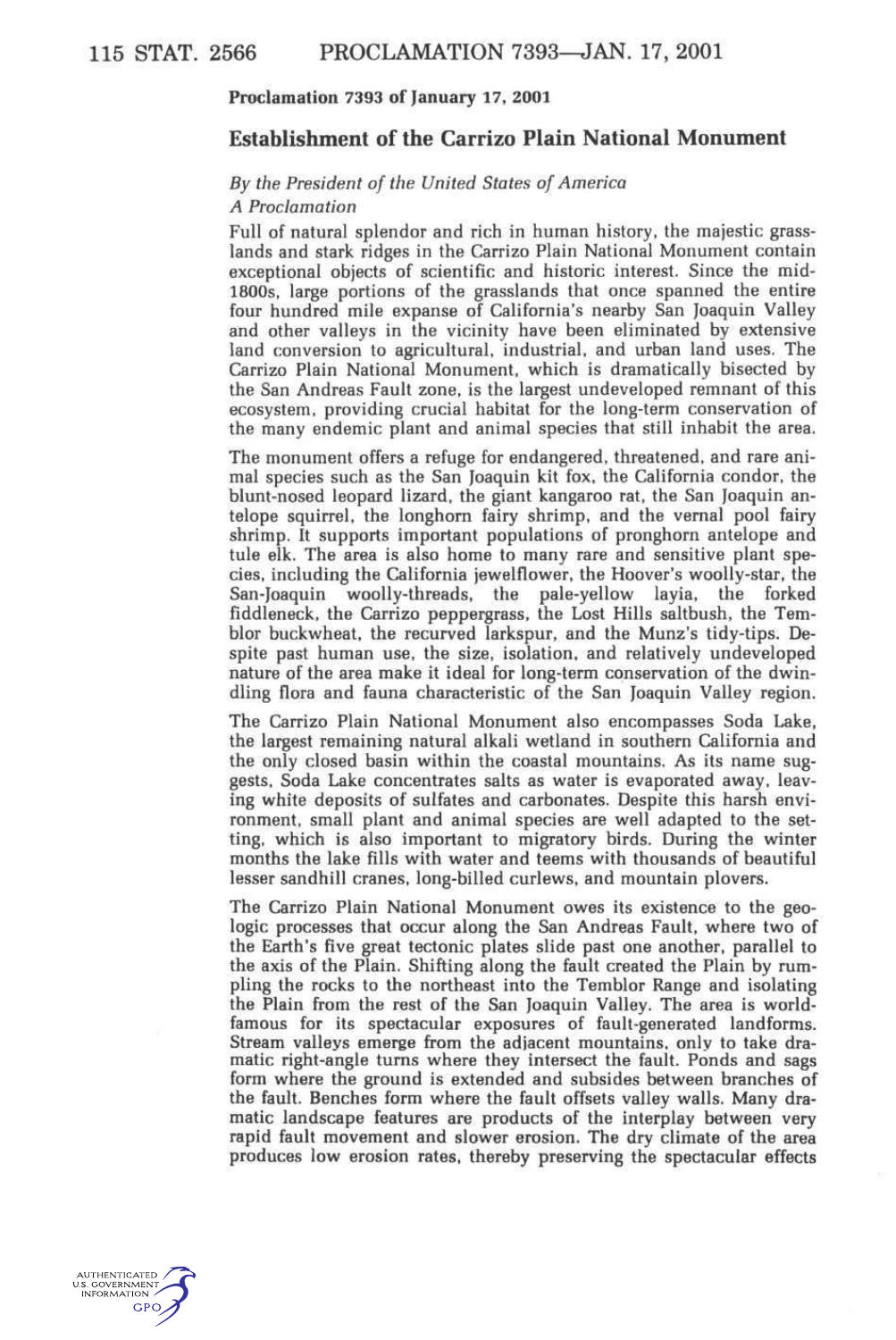of fault slip, folding, and warping. On the Plain, these fault-related events happen intermittently, but with great force. In 1857, the strongest earthquake in California's recorded history ripped through the San Andreas Fault, wrenching the western side of the Carrizo Plain National Monument thirty-one feet northward.

The area is also distinguished for its significant fossil assemblages. The Caliente Formation, exposed on the southeast side of the Caliente Range, is host to abundant and diverse terrestrial fossil mammal remains of the Miocene Epoch (from 13 million to 25 million years ago). Fossils of five North American provincial mammalian ages (Arikareean, Hemingfordian, Barstovian, Clarendonian, Hemphillian) are represented in sedimentary rocks in that formation. These terrestrial fossil remains are interlaced with marine sedimentary rocks bearing fossils of mollusks, pectens, turitellas, and oysters.

In addition to its geologic and biological wealth, the area is rich in human history. Archaeologists theorize that humans have occupied the Carrizo Plain National Monument area since the Paleo-Indian Period (circa 11,000 to 9,000 B.C.). Bedrock mortar milling features, village middens, and elaborate pictographs are the primary manifestations of prehistoric occupation. Some of these, such as the Painted Rock and Sulphur Springs rock art sites, are recognized as world class. European expeditions through the area date back to the late 1700s, with settlement beginning in the 1850s. Livestock ranching, farming, and mining activities in the last century and a half are evidenced by numerous artifacts and historic ranch properties within the area.

Section 2 of the Act of June 8, 1906 (34 Stat. 225, 16 U.S.C. 431), authorizes the President, in his discretion, to declare by public proclamation historic landmarks, historic and prehistoric structures, and other objects of historic or scientific interest that are situated upon the lands owned or controlled by the Government of the United States to be national monuments, and to reserve as a part thereof parcels of land, the limits of which in all cases shall be confined to the smallest area compatible with the proper care and management of the objects to be protected.

WHEREAS it appears that it would be in the public interest to reserve such lands as a national monument to be known as the Carrizo Plain National Monument:

NOW, THEREFORE, I, WILLIAM J. CLINTON, President of the United States of America, by the authority vested in me by section 2 of the Act of June 8, 1906 (34 Stat. 225, 16 U.S.C. 431), do proclaim that there are hereby set apart and reserved as the Carrizo Plain National Monument, for the purpose of protecting the objects identified above, all lands and interests in lands owned or controlled by the United States within the boundaries of the area described on the map entitled "Carrizo Plain National Monument" attached to and forming a part of this proclamation. The Federal land and interests in land reserved consist of approximately 204,107 acres, which is the smallest area compatible with the proper care and management of the objects to be protected.

All Federal lands and interests in lands within the boundaries of this monument are hereby appropriated and withdrawn from all forms of entry, location, selection, sale, or leasing or other disposition under the public land laws, including but not limited to withdrawal from loca^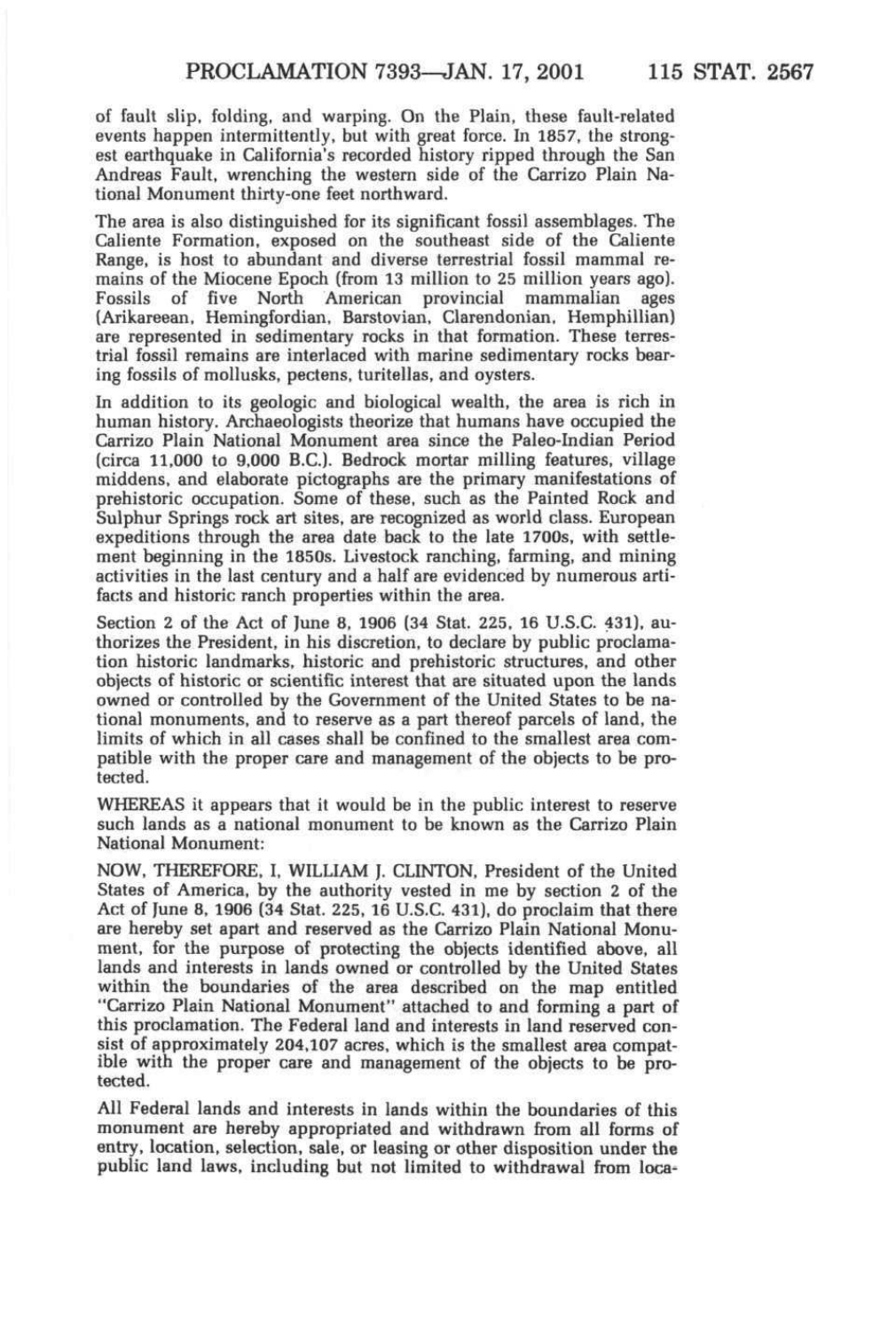### 115 STAT. 2568 PROCLAMATION 7393-JAN. 17, 2001

tion, entry, and patent under the mining laws, and from disposition under all laws relating to mineral and geothermal leasing, other than by exchange that furthers the protective purposes of the monument. For the purpose of protecting the objects identified above, the Secretary shall prohibit all motorized and mechanized vehicle use off road, except for emergency or authorized administrative purposes.

Lands and interests in lands within the proposed monument not owned by the United States shall be reserved as a part of the monument upon acquisition of title thereto by the United States.

The Secretary of the Interior shall manage the monument through the Bureau of Land Management, pursuant to applicable legal authorities, to implement the purposes of this proclamation.

The Secretary of the Interior shall prepare a management plan that addresses the actions, including road closures or travel restrictions, necessary to protect the objects identified in this proclamation.

The establishment of this monument is subject to valid existing rights.

Nothing in this proclamation shall be deemed to enlarge or diminish the jurisdiction of the State of California with respect to fish and wildlife management.

There is hereby reserved, as of the date of this proclamation and subject to valid existing rights, a quantity of water sufficient to fulfill the purposes for which this monument is established. Nothing in this reservation shall be construed as a relinquishment or reduction of any water use or rights reserved or appropriated by the United States on or before the date of this proclamation.

Laws, regulations, and policies followed by the Bureau of Land Management in issuing and administering grazing permits or leases on all lands under its jurisdiction shall continue to apply with regard to the lands in the monument.

Nothing in this proclamation shall be deemed to revoke any existing withdrawal, reservation, or appropriation; however, the national monument shall be the dominant reservation.

Warning is hereby given to all unauthorized persons not to appropriate, injure, destroy, or remove any feature of this monument and not to locate or settle upon any of the lands thereof.

IN WITNESS WHEREOF, I have hereunto set my hand this seventeenth day of January, in the year of our Lord two thousand one, and of the Independence of the United States of America the two hundred and twenty-fifth.

WILLIAM J. CLINTON